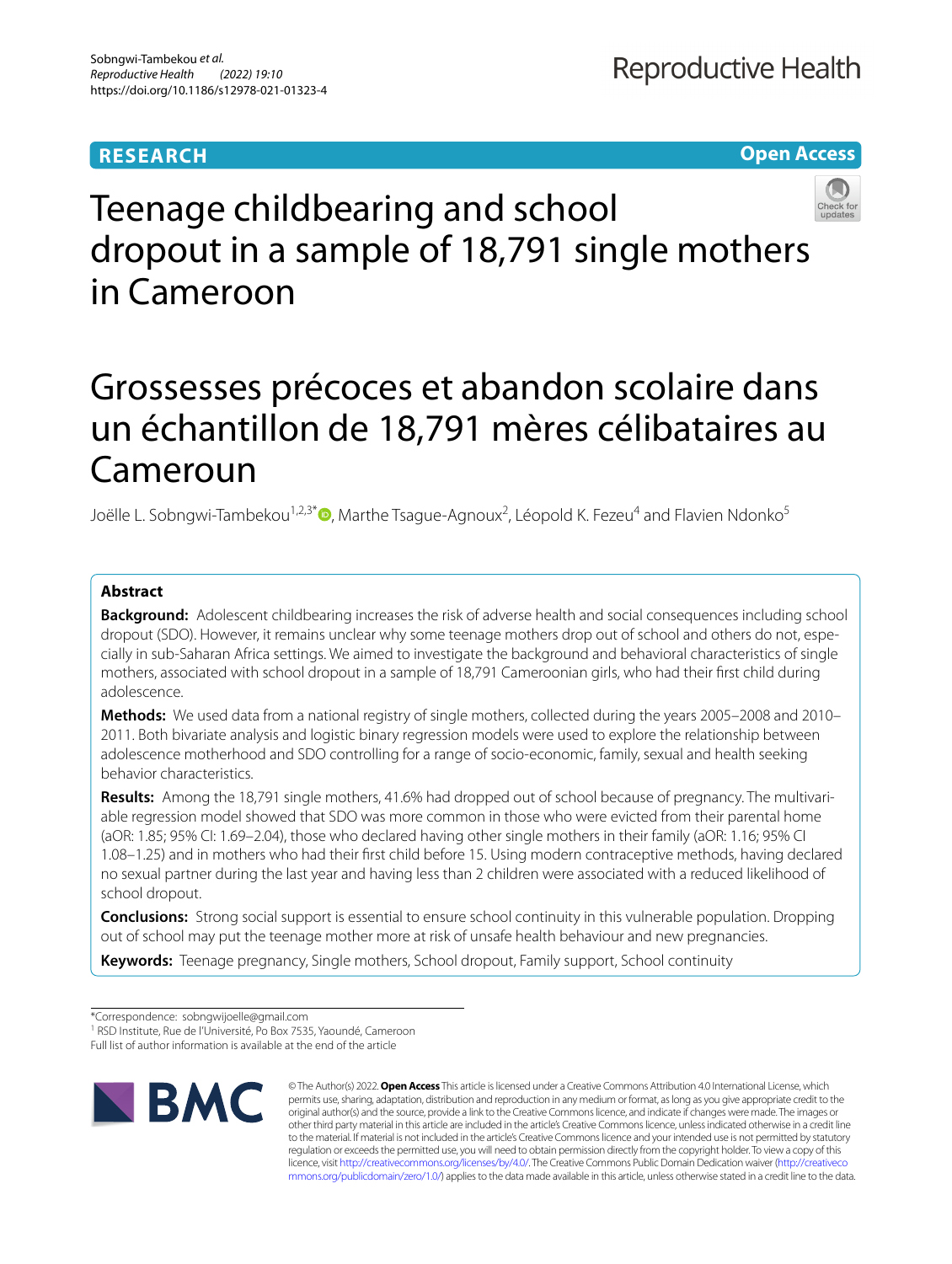# **Résumé**

**Contexte:** La maternité chez les adolescentes augmente le risque d'évènements sanitaires et sociaux néfastes, notamment l'abandon scolaire (SDO). Cependant, en Afrique subsaharienne, les raisons pour lesquelles certaines mères adolescentes abandonnent l'école tandis que d'autres réussissent à poursuivre leurs études ne sont pas toutes connues. Dans cet article, nous avons étudié les caractéristiques comportementales et sociodémographiques des mères célibataires, associées à l'abandon scolaire dans un échantillon de près de 18.791 flles camerounaises, qui ont eu leur premier enfant pendant l'adolescence.

**Méthodes:** Nous avons utilisé les données d'un registre national des mères célibataires, collectées au cours des années 2005-2008 et 2010-2011. Une analyse bivariée et des modèles de régression binaire logistique ont été utilisés pour explorer la relation entre la maternité à l'adolescence et l'abandon scolaire, en contrôlant une série de caractéristiques socio-économiques, familiales, sexuelles et sanitaires.

**Résultats:** Parmi les 18 791 mères célibataires, 41,6% avaient abandonné l'école en raison d'une grossesse. Le modèle de régression multivariable a montré que l'abandon scolaire était plus fréquent chez celles qui avaient été expulsées du domicile parental (ORa : 1,85 ; IC 95% : 1,69 -2,04), chez celles qui déclaraient avoir d'autres mères célibataires dans leur famille (ORa : 1,16 ; IC 95% 1,08-1,25) et chez les mères qui avaient eu leur premier enfant avant 15 ans. L'utilisation de méthodes contraceptives modernes, le fait de n'avoir déclaré aucun partenaire sexuel au cours de la dernière année et d'avoir moins de deux enfants étaient associés à une probabilité réduite d'abandon scolaire.

**Conclusions:** Un soutien social fort est essentiel pour assurer la continuité scolaire dans cette population vulnérable. L'abandon de l'école peut exposer la mère adolescente à un risque accru de comportements sanitaires dangereux et de nouvelles grossesses.

**Mots clés:** Grossesse adolescente, Mères célibataires, Abandon scolaire, Soutien familial, Continuité scolaire

## **Plain language summary**

There is compelling, worldwide evidence that pregnancy and birth during teenage years are signifcant contributors to high school dropout rates, especially in developing countries. Research has also shown that education continuity of teenage mothers can lessen the long term negative social consequences of teenage pregnancies and childbearing. In this study, we investigated the factors associated with school dropout in a sample of Cameroonian teenage mothers.

The information collected included socio-economic, family, sexual characteristics, and health-seeking behavior.

Among the 18,791 single mothers, 41.6% had dropped out of school because of pregnancy. School dropout was more common in those who were evicted from their parental home, those who declared having other single moth– ers in their family and in mothers who had their 1st child before 15. Using modern contraceptive methods, having declared no sexual partner during the last year and having less than 2 children were associated with a reduced likelihood of school dropout.

In conclusion, strong social support is essential to ensure school continuity in this vulnerable population. Dropping out of school may put the teenage mother more at risk of unsafe health behaviour and new pregnancies.

## **Background**

Despite all the policies and interventions that have been implemented throughout the world to prevent teenage pregnancies, they continue to be a challenge, especially in developing countries. According to the United Nations Population Fund, approximately 12 million girls aged 15 to 19 years and at least 777,000 girls under 15 years give birth each year in developing regions [\[1](#page-8-0)]. While the adolescent birth rate (ABR) that is, the number of births per 1000 women aged 15 to 19, has fallen in most countries, it is still rising in low-income settings. In sub-Saharan Africa, the ABR rose from 98 between 2010 and 2015, to 104 between 2015 and 2020 [\[2](#page-8-1), [3](#page-8-2)]. According to the

World Health Organization (WHO), adolescence is the period of life between 10 and 19 years old [\[4](#page-8-3)].

Research has shown that teenage pregnancies increases the risk of adverse health and social consequences for both the mother  $[5-7]$  $[5-7]$  and her child  $[8-11]$  $[8-11]$ . Children of teenage mothers are much more likely to have lower health assessment scores, lower academic achievement and higher risk of not completing high school during adolescence, compared to those of women that have their frst birth at age 20 to 21 [[12\]](#page-8-8).

There is compelling, worldwide evidence that pregnancy and birth during teenage years are signifcant contributors to high school dropout rates [[13](#page-8-9)[–22](#page-8-10)].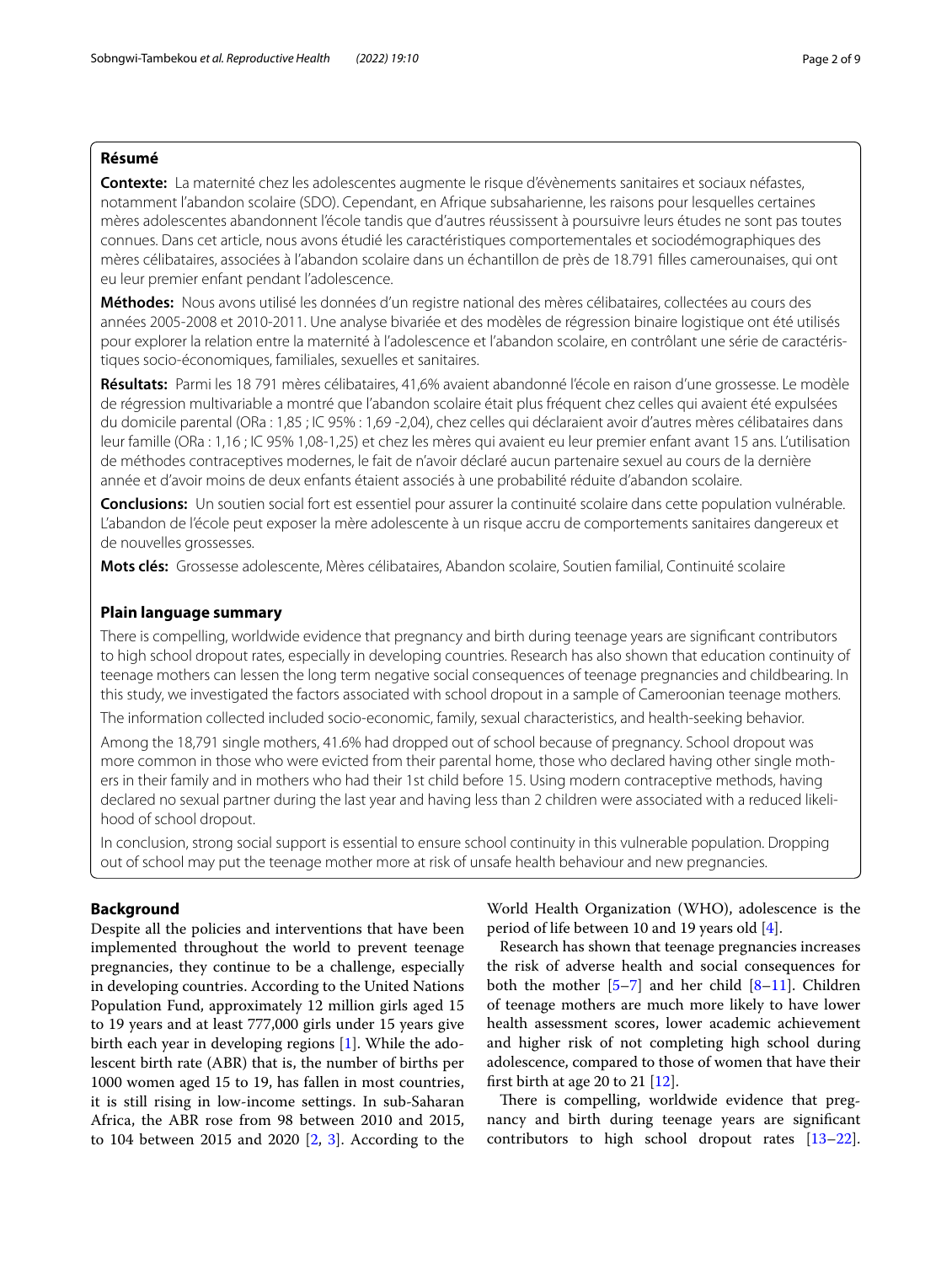A population-based study carried out in Cameroon revealed that pregnancy is the second cause of school dropout in girls with 16.9% dropout rates, after fnancial problems [\[23](#page-8-11)]. School dropout is therefore an additional barrier these adolescent girls who are already severely handicapped by parenthood, must face to overcome the longer-term repercussions of childbearing. Some studies have argued that the long-term negative consequences of early birth on a mother's social status and child development could be lessened by continuing education, after an adolescent birth, suggesting that teenage single mothers' access to education should be strongly encouraged. Educational continuity may reduce the risk of subsequent pregnancies, enable teenage mothers to access more lucrative jobs and ensure improved cognitive and behavioral outcomes among children [[9,](#page-8-12) [24–](#page-8-13)[26\]](#page-8-14). However, the reasons why some teenage mothers drop out of school and others do not, are still unclear especially in sub-Saharan African settings.

Given the importance of education in girls, we aimed to investigate the background and behavioral characteristics of single mothers, associated with school dropout in a sample of 18,791 Cameroonian girls, who had their frst child during adolescence. The purpose of this study is to drive the development of strategies to prevent school dropout and promote continuing education within this vulnerable population.

#### **Methods**

## **Study population**

We used data from a national registry of single mothers who had their frst child during adolescence, involved in the RENATA (Réseau National des Tantines) project. RENATA is the French acronym for the National Network of Aunties Associations, an aunty being a teenage mother trained in sexual and reproductive health and rights of adolescents.

This network consists of more than 20,000 single mothers trained as "Aunties" in about 305 community-based associations in Cameroon. RENATA is supported by a multidisciplinary team of psychologists, anthropologists and communication specialists. The recording of the profle of teenage mothers began in 2003 and this data was collected before each training session of a new Aunties' association in the community and continued systematically until 2012, nationwide. The main aim of the RENATA network is to ensure psychosocial support to single mothers through awareness about sexual abuse, violence against girls and harmful practices such as breast ironing and other forms of injustice against the girl child. The network's activities also involve counseling in sexual and reproductive health, promotion and support of initiatives to empower and protect teenage mothers. The RENATA network received initial funding from the German cooperation through the German-Cameroon Health Programme implemented by the Deutsche Gesellschaft für Internationale Zusammenarbeit (GIZ) [\[27](#page-8-15)].

### **Sampling technique and sample size**

This is a retrospective review of the RENATA's network database. Every girl who gave birth to one or more children between 10 and 19 years and was not married at the time of birth of the child was considered a teenage mother.

The inclusion criteria were: having given birth to at least one child between 10 and 19 years, being single and younger than 30 years at the time of the survey, 30-yearold was the age limit to be eligible to be part of the network.

Ten surveys were conducted between 2003 and 2012 and 23,723 adolescent mothers included. For this review, we excluded data collected before the year 2005 which did not include information on the participants' reported sexual behavior like: the number of sexual partners during the last 12 months, history of rape, use of condom during the last sexual intercourse and use of a modern contraceptive method. Data from the years 2009 and 2012 were also excluded because of the small number of individuals included those years. With these restrictions, the resulting sample that was used for analyses was 18,791 single mothers recruited between 2005–2008 and 2010–2011.

#### **Dependent variable**

The dependent variable was school dropout due to unplanned pregnancy or childbirth.

# **Independent variables**

The independent variables were the socioeconomic characteristics of the single mother: age at 1st childbirth in 2 groups (10–14 years and 15–19 years), the current age of the single mother, her educational level (vocational school, primary, secondary and higher), the number of children she has, the total amount of expenses during the last month and the region of residence (sahel, forest, coastal and grassfeld region) that refers to the socio-anthropological areas of the country in which she lives. Another set of independent variables was the family background. The participants were asked if they have been sent away from their family house because of the pregnancy, if there were other cases of unplanned/early pregnancies within their family, what was the profession of the father of their last child and if the father was taking care of the child. The reported sexual and health seeking behavior of the teenage mothers were: age at 1st sexual intercourse, number of sexual partners during the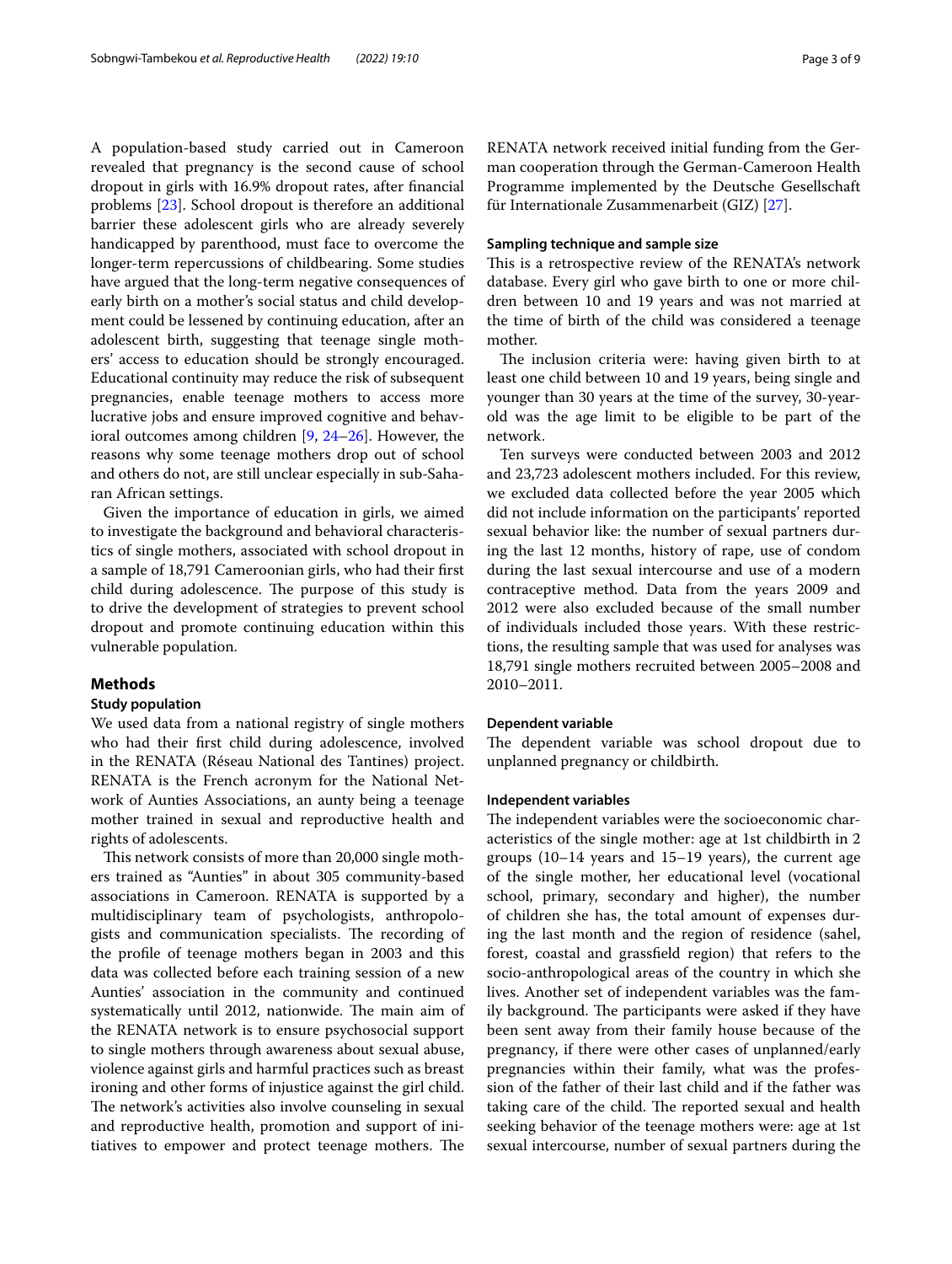last 12 months, history of rape, history of induced abortion, HIV screening and the use of modern contraceptive methods. These variables were assessed, based on participants' self-reports.

### **Statistical analyses**

We used univariate analyses to describe the teenage mother's population (proportions, percentiles, means $\pm$ standard deviation (SD)). Bivariate analyses were conducted to compare single mother school dropouts to non-school dropouts socioeconomic, sexual behavior and family background (Student t tests and  $X^2$ tests).

A multivariable binary logistic regression was conducted using the stepwise forward modelling to estimate the odds ratio (OR) of school dropout in teenage mothers. The model was adjusted for the year of inclusion in the study to address potential efect of the year of inclusion, as our preliminary analyses found a statistically signifcant correlation between school dropout and the year of registration to the network. The model included all control variables simultaneously, except the current age of the teenage mother. It allowed estimating the likelihood of school dropout according to the diferent factors associated to school dropout. Odd Ratios (OR) and adjusted ORs with their 95% confdence intervals (95% CI) were computed, and all indicators were estimated using the statistical software  $SPSS^{\circledast}$  version 16 (SPSS, Chicago, IL).

# **Results**

Among the 18,791 single mothers, 42.3% had dropped out of school because of unplanned pregnancy. The main demographic, family and sexual behavioral characteristics of the single mothers are presented in Table [1.](#page-4-0) The mean  $\pm$  SD age at the time of the study was  $20.5 \pm 2.9$  years. Overall, 33.4% of the mothers declared having at least two children. Over 60% of the single mothers had completed at least secondary school with only 0.8% at university at the time of the baseline survey. More than half (51.3%) of the mothers admitted that they had lost years of schooling. The mean age at 1st birth $\pm$ SD was  $17.2 \pm 1.5$  in non-dropouts, compared to that of school dropout teenage mothers  $(16.4 \pm 1.6; P < 0.001)$ . Among the dropouts, 16.3% declared having been sent away from the family house because of pregnancy. Over half of the single mothers (57.3%) declared that the father of the most recent child was taking care of his/her needs. More than two-thirds (69.0%) of the participants reported having other family members who gave birth during adolescence. This proportion was higher in dropouts than in non-dropouts (71.5% *vs.* 67.2%; P<0.000). The median amount (25th–75th percentiles) of expenses of the participants during the last month was 30 (20–60 euros).

The mean $\pm$ SD age at first sexual intercourse was  $15.4 \pm 1.7$  years old. Almost one in five (19.3%) said they had an induced abortion at least once. HIV screening during the last year was performed by only 65.1% of the mothers and only 32.8% declared having used condom during their last sexual intercourse. Participants who reported more than one sexual partner during the last 12 months and those who declared having ever being raped were more likely to drop out from school (8.3% vs. 7.0%;  $P < 0.001$ ).

Results of the multivariable model are presented in Table [2.](#page-6-0) School dropout was positively associated with being sent away from the parental home because of pregnancy (aOR: 1.85; 95% CI: 1.69–2.04). Single mothers who declared a primary or vocational school education level at the time of the study, had lower likelihood of SDO than those with high school or University education level (aOR: 0.40; 95% CI 0.37–0.42 and aOR: 0.30; 95% CI 0.23-0.38 respectively). Those who declared having single mothers in their family were more likely to dropout. Compared to those who had their frst child after 14 years old, mothers who had their frst child before had a 50% increased likelihood of school dropout. School dropout was more likely found in participants whose last child's father was not providing for (aOR: 1.20; 95% CI 1.13–1.28) and in those who reported having never done an HIV screening test (aOR: 1.15; 95% CI 1.08–1.23). The likelihood of SDO increased with the number of partners or the number of children.

# **Discussion**

The results of this data review on the largest network of single in Cameroon showed that more than half of the girls (54%) had to drop out of school for at least some time because of pregnancy and childbirth, and 77% of them (46.1% of all mothers) dropped out of school permanently. Early age (less than 14 years) at 1st childbirth and factors like having being sent away from home because of pregnancy, the father's child not providing for him/her, existence of other single teenage mothers in the family and history of rape were associated with increase odds of school dropout, while responsible personal health behaviors such as having only one or no sexual partner during the previous year, the use of modern contraceptive methods and voluntary HIV testing were associated with decreased odds of school dropout. These associations remained statistically signifcant after controlling for potential confounding factors related to the teenage sociodemographic, family and sexual behavioral characteristics.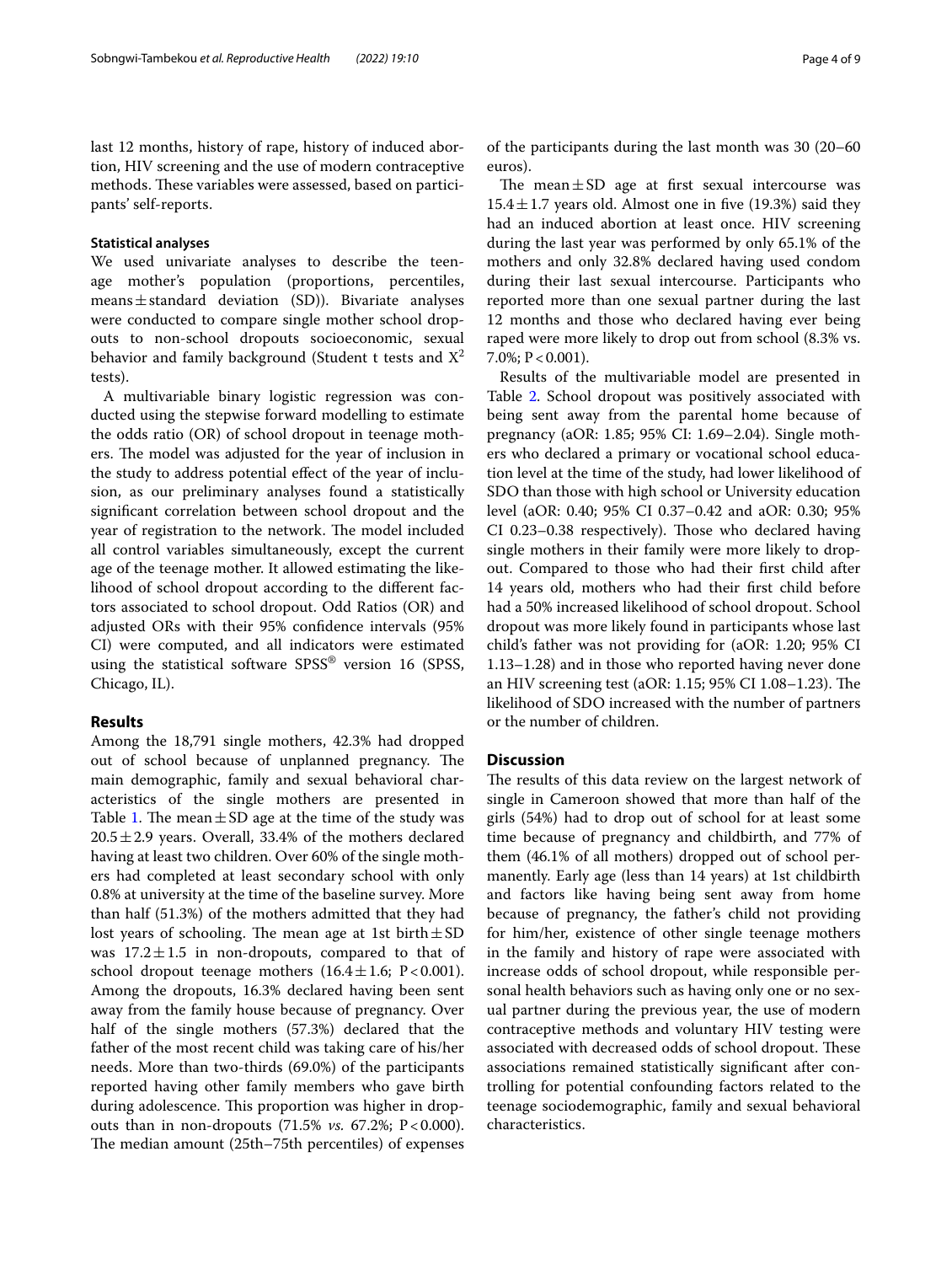<span id="page-4-0"></span>**Table 1** Association between sociodemographic, family and reproductive characteristics, and school dropout among single mothers in Cameroun

| <b>Variables</b>                                        | <b>Total</b><br>$(N = 18,791)$ | <b>Dropouts</b><br>$(n = 7941)$ | Non-dropouts<br>$(n = 10, 850)$ | p-value |
|---------------------------------------------------------|--------------------------------|---------------------------------|---------------------------------|---------|
| Sociodemographic characteristics                        |                                |                                 |                                 |         |
| Mean $\pm$ SD age at the time of the study (years)      | $20.5 \pm 3.0$                 | $20.4 \pm 3.0$                  | $20.6 \pm 2.9$                  | 0.001   |
| Mean $\pm$ SD age at 1st child's birth of the (years)   | $17.1 \pm 1.5$                 | $16.7 \pm 1.6$                  | $17.1 \pm 1.5$                  | 0.001   |
| Age at 1st child's birth (%)                            |                                |                                 |                                 |         |
| $10 - 14$                                               | 1244(6.6)                      | 654 (8.2)                       | 590 (5.4)                       | 0.001   |
| $15 - 19$                                               | 17,547 (93.4)                  | 7287 (91.8)                     | 10,260 (94.6)                   |         |
| Level of education (%)                                  |                                |                                 |                                 |         |
| Vocational school                                       | 395 (2.1)                      | 99 (1.2)                        | 296 (2.7)                       | 0.001   |
| Primary school                                          | 6850 (36.5)                    | 2021 (25.5)                     | 4829 (44.5)                     |         |
| High school/University                                  | 11,546 (61.4)                  | 5821 (73.3)                     | 5725 (52.8)                     |         |
| Socioantropological region (%)                          |                                |                                 |                                 | 0.001   |
| Coast                                                   | 4395 (23.4)                    | 1553 (19.6)                     | 2842 (26.2)                     |         |
| Forest                                                  | 9188 (48.9)                    | 4670 (58.8)                     | 4518 (41.6)                     |         |
| Grassfield                                              | 4565 (24.3)                    | 1498 (18.9)                     | 3067 (28.3)                     |         |
| Sahel                                                   | 643 (3.4)                      | 220 (2.8)                       | 423 (3.9)                       |         |
| Number of children (%)                                  |                                |                                 |                                 | 0.001   |
| 1                                                       | 12,528 (66.7)                  | 5014 (63.1)                     | 7514 (69.3)                     |         |
| $2 - 3$                                                 | 5722 (30.5)                    | 2694 (33.9)                     | 3028 (27.9)                     |         |
| $\geq 4$                                                | 541 (2.9)                      | 233 (2.9)                       | 308 (2.8)                       |         |
| Amount of expenses during last month (%)                |                                |                                 |                                 |         |
| $<$ 20 USD                                              | 6455 (34.4)                    | 2565 (32.3)                     | 3890 (35.9)                     | 0.001   |
| 20-50 USD                                               | 6380 (34.0)                    | 2687 (33.8)                     | 3693 (34.0)                     |         |
| $\geq$ 50 USD                                           | 5956 (31.7)                    | 2689 (33.9)                     | 3267 (30.1)                     |         |
| Family environment                                      |                                |                                 |                                 |         |
| Sent away from family house (%)                         |                                |                                 |                                 | 0.001   |
| Yes                                                     | 2317 (12.3)                    | 1298 (16.3)                     | 1019 (9.4)                      |         |
| No                                                      | 16,474 (87.7)                  | 6643 (83.7)                     | 9831 (90.6)                     |         |
| Father providing for the child needs (%)                |                                |                                 |                                 | 0034    |
| Yes                                                     | 10,765 (57.3)                  | 4478 (56.4)                     | 6287 (57.9)                     |         |
| No                                                      | 8026 (42.7)                    | 3463 (43.6)                     | 4563 (42.1)                     |         |
| Family history of teenage mothers (%)                   |                                |                                 |                                 | 0.01    |
| Yes                                                     | 12,970 (69.0)                  | 5678 (71.5)                     | 7292 (67.2)                     |         |
| No                                                      | 5821 (31.0)                    | 2263 (28.5)                     | 3558 (32.8)                     |         |
| Partner's profession (%)                                |                                |                                 |                                 | 0.001   |
| Student                                                 | 5018 (26.7)                    | 2527 (31.8)                     | 2491 (23.0)                     |         |
| Trader                                                  | 2551 (13.6)                    | 926 (11.7)                      | 1625 (15.0)                     |         |
| Craftsmen                                               | 7623 (40.6)                    | 2929 (36.9)                     | 4694 (43.3)                     |         |
| Other                                                   | 801 (4.3)                      | 354 (4.5)                       | 447 (4.1)                       |         |
| Unemployed                                              | 1787 (9.5)                     | 770 (9.7)                       | 1017 (9.4)                      |         |
| Civil servant                                           | 1011(5.4)                      | 435 (5.5)                       | 576 (5.3)                       |         |
| Reported sexual behaviour                               |                                |                                 |                                 |         |
| Mean ± SD age at 1st sexual intercourse (years)         | $15.4 \pm 1.7$                 | $15.2 \pm 1.7$                  | $15.4 \pm 1.7$                  | 0.001   |
| Number of sexual partners during the last 12 months (%) |                                |                                 |                                 | 0.001   |
| 0                                                       | 1092 (5.8)                     | 429 (5.4)                       | 663(6.1)                        |         |
| 1                                                       | 13,390 (71.3)                  | 5456 (68.7)                     | 7934 (73.1)                     |         |
| $\geq 2$                                                | 4309 (22.9)                    | 2056 (25.9)                     | 2253 (20.8)                     |         |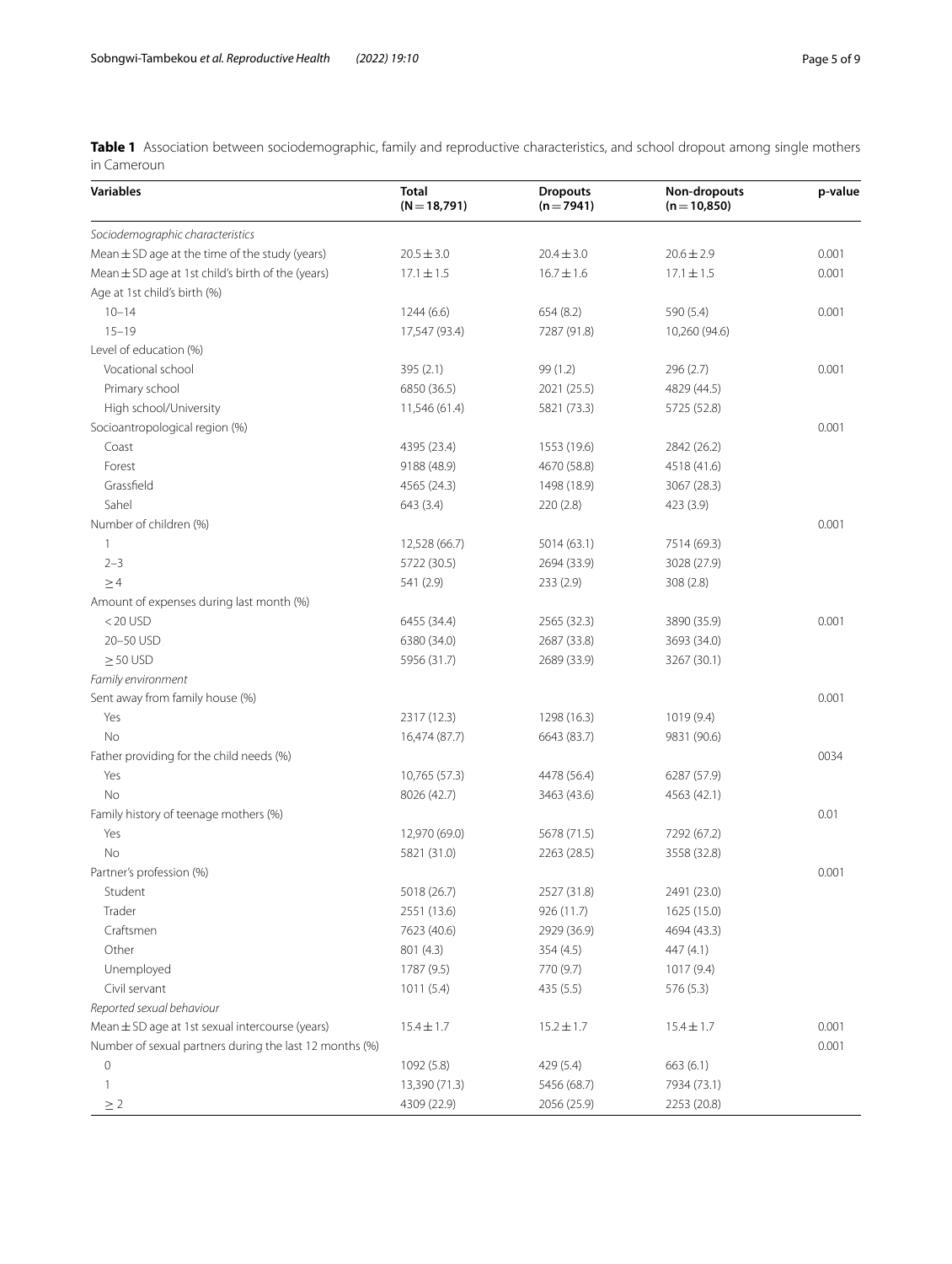## **Table 1** (continued)

| <b>Variables</b>                                  | <b>Total</b><br>$(N = 18,791)$ | <b>Dropouts</b><br>$(n=7941)$ | Non-dropouts<br>$(n=10,850)$ | p-value |  |
|---------------------------------------------------|--------------------------------|-------------------------------|------------------------------|---------|--|
| Was raped (%)                                     |                                |                               |                              |         |  |
| Yes                                               | 1418(7.5)                      | 658(8.3)                      | 760 (7.0)                    | 0.001   |  |
| <b>No</b>                                         | 17,373 (92.5)                  | 7283 (91.7)                   | 10,090 (93.0)                |         |  |
| Ever had an induced abortion (%)                  |                                |                               |                              |         |  |
| Yes                                               | 3623 (19.3)                    | 1542 (19.4)                   | 2081 (19.2)                  | 0.682   |  |
| <b>No</b>                                         | 15,168 (80.7)                  | 6399 (80.6)                   | 8769 (80.8)                  |         |  |
| Ever done HIV screening test (%)                  |                                |                               |                              |         |  |
| Yes                                               | 12,229(65.1)                   | 5087 (64.1)                   | 7142 (62.8)                  | 0.012   |  |
| <b>No</b>                                         | 6562 (34.9)                    | 2854 (35.9)                   | 3708 (34.2)                  |         |  |
| Use of a modern contraceptive method (%)          |                                |                               |                              |         |  |
| Yes                                               | 7334 (39.0)                    | 3133 (39.5)                   | 4201 (38.7)                  | 0.311   |  |
| <b>No</b>                                         | 11,457 (61.0)                  | 4808 (60.5)                   | 6649 (61.3)                  |         |  |
| Use condom during the last sexual intercourse (%) |                                |                               |                              |         |  |
| Yes                                               | 6162 (32.8)                    | 2698 (34.0)                   | 3464 (31.9)                  | 0.003   |  |
| <b>No</b>                                         | 12,629 (67.2)                  | 5243 (66.0)                   | 7386 (68.1)                  |         |  |
| Ever had and STD (%)                              |                                |                               |                              |         |  |
| Yes                                               | 3760 (20.0)                    | 1325 (16.7)                   | 2435 (22.3)                  | 0.001   |  |
| No                                                | 15,031 (80.0)                  | 6616 (83.3)                   | 8415 (77.7)                  |         |  |
| Had an ANC visit during pregnancy (%)             |                                |                               |                              |         |  |
| Yes                                               | 17,900 (95.3)                  | 7571 (95.3)                   | 10,329 (95.2)                | 0.65    |  |
| <b>No</b>                                         | 891 (4.7)                      | 370 (4.7)                     | 521 (4.8)                    |         |  |
|                                                   |                                |                               |                              |         |  |

The rate of school dropout in this study population is higher than that of girls in the national sample of the Multiple Indicators Cluster Survey in Cameroon (16%) [ $28$ ]. This is understandable given the fact that pregnancy and childbearing are among the main determinants of school dropout in teenage adolescents and our study population is a selection of teenage mothers [\[29](#page-8-17)]. Indeed, several studies have highlighted the high prevalence of SDO among teenage mothers [\[13](#page-8-9), [22](#page-8-10), [30](#page-8-18)[–34](#page-8-19)]. Timæus et al. prospectively demonstrated that relationship in a cohort of 673 childless and school teenage girls. Girls who subsequently gave birth had 4.1 times the odds of other girls of dropping out of school [[22\]](#page-8-10).

Social and economic vulnerability of teenage mothers play a role in their ability to continue school or not. In this sample, mothers without family support neither from their parents because they were sent away from home nor from the child's father, were more likely of dropping out of school. Similar conclusions were drawn by other authors who showed that, adolescent mothers living with their parents were more likely to stay in school or get back to school promptly after giving birth  $[22, 32]$  $[22, 32]$  $[22, 32]$  $[22, 32]$ . This situation is compounded by the discrimination the girls may face from the community and particularly from their peers and teachers in school. Although several African countries have adopted laws and policies that protect the rights of adolescent girls to stay in school during pregnancy and motherhood, some continue to promote discriminatory and punitive measures against adolescent girls who become pregnant [[35](#page-8-21)]. Pregnant adolescent girls are sometimes stigmatized, booed by their peers and teachers, or even excluded from schools [\[29](#page-8-17), [36\]](#page-8-22). Even in countries that support the educational continuity of adolescent mothers, few have support structures in schools and communities to assist adolescent mothers who choose to stay in school [[35](#page-8-21)]. SDO thus seems inevitable when teenage mothers are left in the front line of caring for their babies, without afective and fnancial support from their families and community, to cope with the responsibilities of and adjustment to parenthood. Studies have shown that adequate support from family and partner and positive interactions within the social network were associated with good maternal behavior, life satisfaction in mothers, and school continuity in adolescent mothers [\[6](#page-8-23), [25\]](#page-8-24). Being deprived of this support in a country where professional support specifcally targeted at this vulnerable population is not developed leads to the isolation of the teenage mother, accentuates the precariousness of her economic condition and leaves her without any chance to continue her education. Social support needs to be strengthened around adolescent mothers to encourage educational continuity. In particular,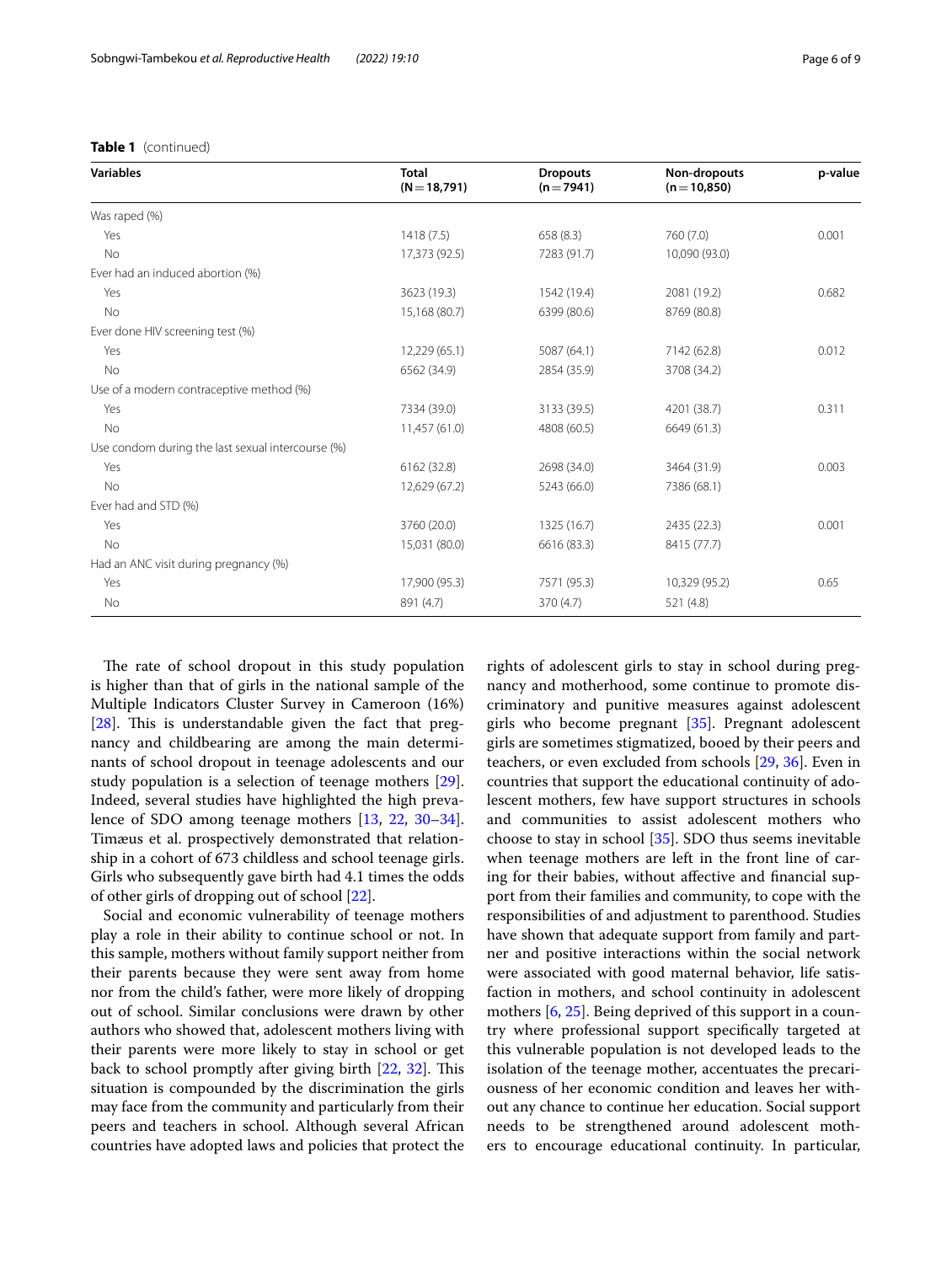<span id="page-6-0"></span>

|  |  |  |  |  | Table 2 Factors associated to school dropout in 18,791 teenage single mothers recruited between 2005 and 2011, in Cameroor |
|--|--|--|--|--|----------------------------------------------------------------------------------------------------------------------------|
|--|--|--|--|--|----------------------------------------------------------------------------------------------------------------------------|

|                                                     | n      | OR           | 95% C.I       | p-value | OR <sup>a</sup> | 95% C.I       | p-value |
|-----------------------------------------------------|--------|--------------|---------------|---------|-----------------|---------------|---------|
| Age at first childbirth                             |        |              |               |         |                 |               |         |
| $10-14$ ans                                         | 1244   | 1.11         | $0.99 - 1.24$ | 0.07    | 1.49            | $1.32 - 1.69$ | 0.001   |
| $15-19$ ans                                         | 17,547 | $\mathbf{1}$ |               |         | 1               |               |         |
| Educational level                                   |        |              |               |         |                 |               |         |
| Vocational school                                   | 395    | 0.33         | $0.27 - 0.42$ | 0.001   | 0.30            | $0.23 - 0.38$ | 0.001   |
| Primary school                                      | 6850   | 0.42         | $0.40 - 0.44$ | 0.001   | 0.40            | $0.37 - 0.42$ | 0.001   |
| High school or University                           | 11,546 | $\mathbf{1}$ |               |         | 1               |               |         |
| Sent away from home                                 |        |              |               |         |                 |               |         |
| Yes                                                 | 2317   | 1.27         | $1.17 - 1.38$ | 0.001   | 1.85            | $1.69 - 2.04$ | 0.001   |
| <b>No</b>                                           | 16,474 | $\mathbf{1}$ |               |         | $\mathbf{1}$    |               |         |
| Father providing for the child needs                |        |              |               |         |                 |               |         |
| Yes                                                 | 10,765 | $\mathbf{1}$ |               |         | $\mathbf{1}$    |               |         |
| <b>No</b>                                           | 8026   | 1.41         | $1.35 - 1.47$ | 0.001   | 1.20            | $1.13 - 1.28$ | 0.001   |
| Family history of teenage mothers                   |        |              |               |         |                 |               |         |
| Yes                                                 | 12,970 | 1.28         | $1.23 - 1.33$ | 0.001   | 1.16            | $1.08 - 1.25$ | 0.001   |
| <b>No</b>                                           | 5821   | $\mathbf{1}$ |               |         | 1               |               |         |
| Number of sexual partners during the last 12 months |        |              |               |         |                 |               |         |
| $\mathbf 0$                                         | 1226   | 0.65         | $0.57 - 0.73$ | 0.001   | 0.79            | $0.68 - 0.91$ | 0.001   |
| $\mathbf{1}$                                        | 14758  | 0.69         | $0.66 - 0.71$ | 0.001   | 0.86            | $0.80 - 0.92$ | 0.001   |
| $\geq$ 2                                            | 4713   | $\mathbf{1}$ |               |         | 1               |               |         |
| Use condom during the last sexual intercourse       |        |              |               |         |                 |               |         |
| Yes                                                 | 6162   | $\mathbf{1}$ |               |         | $\mathbf{1}$    |               |         |
| <b>No</b>                                           | 12,629 | 1.28         | $1.22 - 1.35$ | 0.001   | 1.01            | $0.94 - 1.07$ | 0.873   |
| Ever done HIV screening test                        |        |              |               |         |                 |               |         |
| Yes                                                 | 12,229 | $\mathbf{1}$ |               |         | $\mathbf{1}$    |               |         |
| <b>No</b>                                           | 6562   | 1.41         | $1.22 - 1.35$ | 0.001   | 1.15            | $1.08 - 1.23$ | 0.001   |
| Number of children                                  |        |              |               |         |                 |               |         |
| $\mathbf{1}$                                        | 12,528 | 0.67         | $0.64 - 0.69$ | 0.001   | 0.72            | $0.60 - 0.87$ | 0.007   |
| $2 - 3$                                             | 5722   | 0.89         | $0.84 - 0.94$ | 0.001   | 1.03            | $0.85 - 1.25$ | 0.409   |
| $\geq 4$                                            | 541    | 1            |               |         | $\mathbf{1}$    |               |         |
| Was raped                                           |        |              |               |         |                 |               |         |
| Yes                                                 |        | $\mathbf{1}$ |               |         | 1               |               |         |
| No                                                  |        | 0.87         | $0.78 - 0.96$ | 0.007   | 0.88            | $0.78 - 0.98$ | 0.026   |

<sup>a</sup> Adjusted for every variable presented and year of inclusion in the study, socioanthropological region, partner's profession, amount of expenses during the last month, condom use during the last sexual intercourse, age at frst sexual intercourse, ever had an STD

governments must commit to combating discrimination in schools based on pregnancy, in policy and practice, to ensure that there are no legal barriers to keeping teenage mothers in school.

In addition, SDO was associated with a risky sexual and health behaviour. This result is consistent with that of many other studies which stated that school attendance may infuence sexual network and increase health-seeking behaviour [\[37](#page-8-25)[–40](#page-8-26)]. Indeed, in a context marked by the scarcity of opportunities for professional integration, teenage mothers who leave school are inevitably exposed to unwanted sexual advances from adult males, coercive sexual relations, unequal gender power relations, lack of comprehensive sexuality education, non-use of

contraceptives and inappropriate forms of recreation  $[41-45]$  $[41-45]$ . They are excluded from conventional channels of information on responsible sexuality and reproductive health and have limited access to the basic health services that are usually offered to adolescents in school settings. They thereby miss out on the opportunity to be exposed to all these services that may enable them to ensure good health for themselves and their offspring. Overall, studies have highlighted the poor access of teenage mothers to sexual and reproductive health services [\[44](#page-8-29), [45\]](#page-8-28). Youthcentered and friendly reproductive health services that can accommodate young people during non-working hours, i.e. before or after school, should be developed within communities and particularly within schools to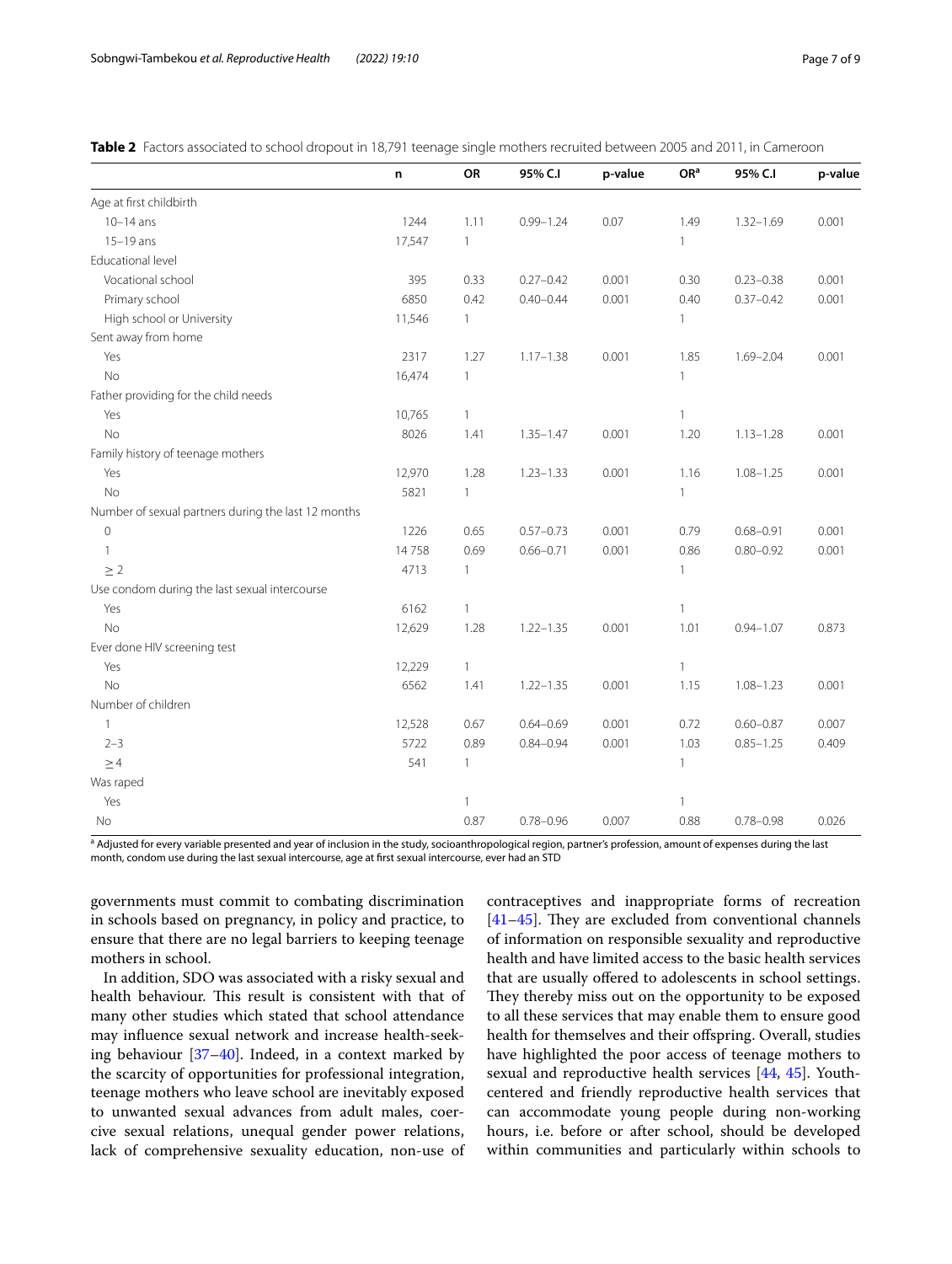improve young people's access to reproductive health information and services.

In this study, 7.5% of the single mothers declared having ever been raped and those ever been raped were more likely to drop out of school. This result is a further indicator of the vulnerability of single mothers and an indication of the urgency of scaling up interventions to raise awareness about sexual abuse, violence, and other harmful practices against children in general and specifcally the girl child. The association between early age at first childbirth and SDO highlighted by this study suggests that adolescents and families should be exposed early enough to sexual education to postpone the age at frst birth and reduce the risk of SDO. Given the increasing importance of female school participation in sub-Saharan Africa, sexual education should not be limited in schools or health facilities but should be an integrated part of the education given by parents in homes.

This study is the first to present the association between childbearing and school attendance in almost 19,000 single mothers living in a sub-Saharan country. Nevertheless, the study presents some limitations. The generalization of the results to all teenage mothers in the country must be cautious. This sample is mainly constituted of teenage mothers living in precarious socio-economic conditions, there may be diferences in educational path among teenage mothers with diferent socio-economic background. However, the results obtained from this large-scale sample of 18,791 adolescent mothers from all regions of the country may likely reflect the characteristics of teenage mothers from disadvantaged backgrounds, in countries with socioeconomic and cultural characteristics like Cameroon's. Additional limitations of this study included the difficulty controlling for any confounder related to the teenage parents' household (single parents, number of siblings, sibling rank, etc.) because the information was not available in the database. Since this study is cross-sectional, no causal link can be established between school drop-out and the characteristics of adolescent mothers.

# **Conclusions**

The results of this study in 18,791 teenage mothers showed that strong social support is essential to ensure school continuity in this vulnerable population and dropping out of school may put the teenage mother more at risk of risky health behaviour and new pregnancy. While prevention of teenage pregnancy should continue to be a public health priority for governments, measures must be taken at all levels—individuals, communities and governmental—to ensure the continuity of education of adolescent mothers. Several studies have shown that the negative consequences of early childbirth for mothers

and children can be mitigated by further education. Thus, social support programmes targeting adolescent mothers like childcare solutions or alternative education programmes must be developed and implemented by governments or communities, to support teenagers and families struggling to cope with early pregnancy and parenthood.

#### **Abbreviations**

ABR: Adolescent birth rate; AOR: Adjusted odd ratio; BMZ: German Federal Ministry of Cooperation; CI: Confidence interval; GIZ: Gesellschaft für Internationale Zusammenarbe; HIV: Human immunodeficiency virus; IQR: Interquartile range; OR: Odd ratio; PGCSS: German-Cameroon Health Programme; RENATA: Reseau National des Tantines; SDO: School dropout; UNFPA: United Nations Population Fund; WHO: World Health Organization.

#### **Acknowledgements**

The author would like to thank Drs Andreas Stadler and Gerd Eppel who coordinated the German-Cameroon Health Programme (PGCSS) and gave full support for the implementation of the innovative approach. The authors also thank Georgette Arrey Taku, Executive Secretary of the Network of Aunties as well as all the past executive and through them all Aunties.

#### **Authors' contributions**

FN initiated the creation of Renata network. He conceived the study on teenage mothers to describe the social vulnerability of that population. JLST suggested and implemented these analyses on SDO. JLST reviewed the scientifc literature and wrote the frst draft of the article. LKF contributed to the methods section and reviewed the draft. FN and MTA reviewed the diferent versions of the draft. All authors read and approved the fnal manuscript.

#### **Funding**

The RENATA network was funded by the German Federal Ministry of Cooperation (BMZ) through the German-Cameroon Health Programme (PGCSS) implemented by Giz. The authors received no funding for the data analysis and paper writing.

#### **Availability of data and materials**

The datasets used and/or analysed during the current study are available from the corresponding author on reasonable request.

#### **Declarations**

#### **Ethics approval and consent to participate**

The study protocol was approved by the Ethics Committee of the Catholic University of Central Africa. From 2003 to 2012, verbal consent to participate in the studies were obtained from mothers and written consent was also requested from 2004. Confdentiality was ensured during the data collection process. The dataset used for these analyses was completely anonymous.

## **Consent for publication**

Not applicable.

#### **Competing interests**

All named authors declare that they have no competing interest.

#### **Author details**

<sup>1</sup>RSD Institute, Rue de l'Université, Po Box 7535, Yaoundé, Cameroon.<sup>2</sup>Université Catholique d'Afrique Centrale (UCAC), Yaoundé, Cameroon.<sup>3</sup> London School of Economics and Political Science, London, UK. <sup>4</sup>Sorbonne Paris Nord University, Inserm, Inrae, Cnam, Nutritional Epidemiology Research Team (EREN), Epidemiology and Statistics Research Center-University of Paris (CRESS), 93017 Bobigny, France. <sup>5</sup> Deutsche Gesellschaft für Internationale Zusammenarbeit (GIZ) GmbH, Yaoundé, Cameroon.